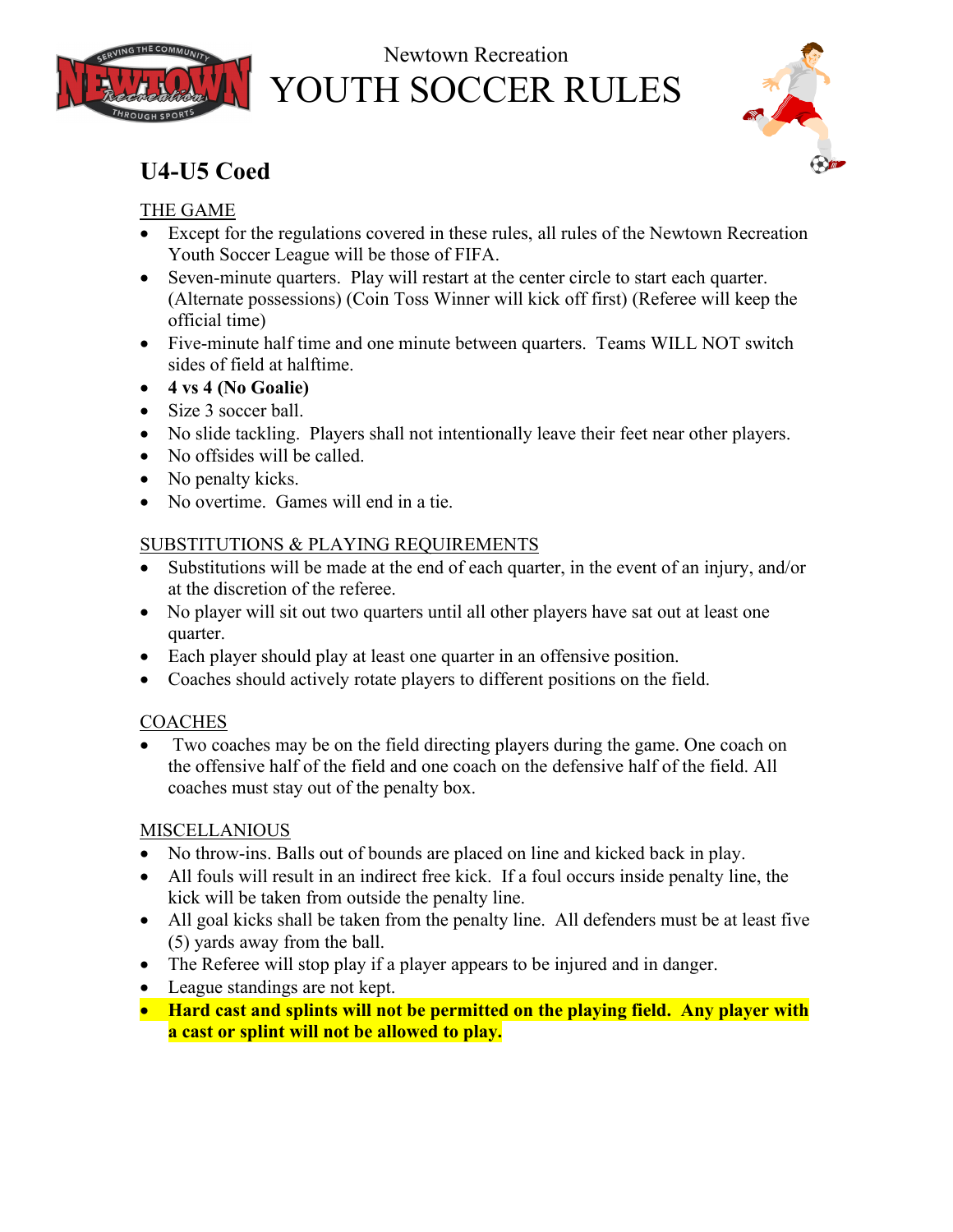

# Newtown Recreation YOUTH SOCCER RULES



# **U6 Girls U6 Boys**

### **THE GAME**

- Except for the regulations covered in these rules, all rules of the Newtown Recreation Youth Soccer League will be those of FIFA.
- Nine-minute quarters. Play will restart at the center circle to start each quarter. (Alternate possessions) (Coin Toss Winner will kick off first) (Referee will keep the official time)
- Five-minute half time and one minute between quarters. Teams WILL switch sides of field at halftime.
- **U6 Boys or Girls 4 vs. 4 (includes goalie)**
- Size 3 soccer ball.
- No slide tackling. Players shall not intentionally leave their feet near other players.
- No offsides will be called.
- No penalty kicks.
- No overtime. Games will end in a tie.

## **SUBSTITUTIONS & PLAYING REQUIREMENTS**

- Substitutions will be made at the end of each quarter, in the event of an injury, and/or at the discretion of the referee.
- No player will sit out two quarters until all other players have sat out at least one quarter.
- Each player should play at least one quarter in an offensive position.
- Coaches should actively rotate players to different positions on the field.

## **COACHES**

- One (1) coach may be on the field to direct players during the game. Coaches MUST stay out of the penalty box!
- One (1) coach or parent may assist the goalie and full backs from behind the goal, OFF the field.

### **MISCELLANEOUS**

- Throw-ins- You have the option of throwing the ball back in or balls out of bounds are placed on line and kicked back in play.
- All fouls will result in an indirect free kick. If a foul occurs inside penalty line, the kick will be taken from outside the penalty line.
- All goal kicks shall be taken from the penalty line. All defenders must be at least five (5) yards away from the ball.
- The Referee will stop play if a player appears to be injured and in danger.
- League standings are not kept.
- **Hard cast and splints will not be permitted on the playing field. Any player with a cast or splint will not be allowed to play.**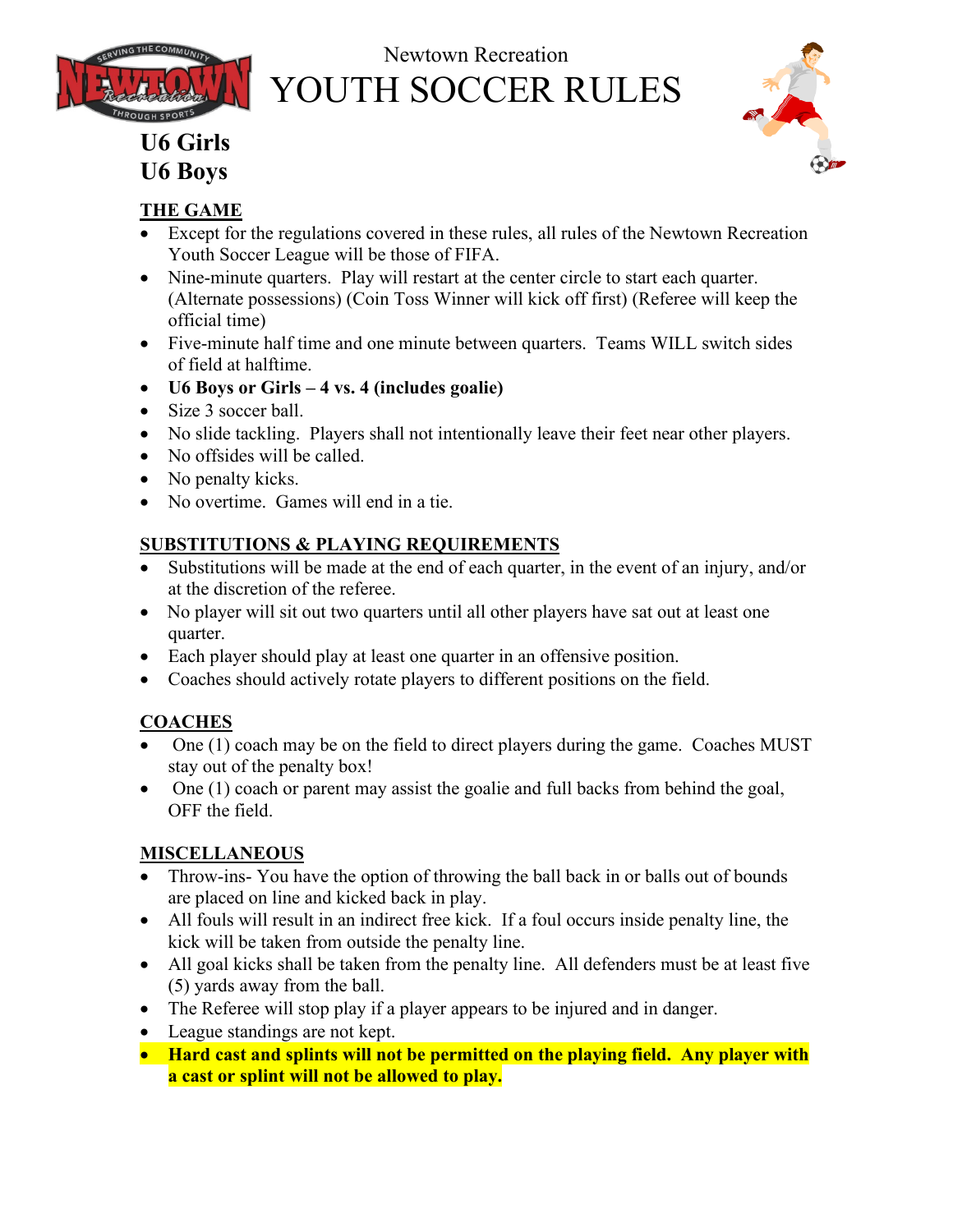

## **Newtown Recreation U8 SOCCER RULES**

- Teams in the U8 age group will be divided into separate leagues for boys and girls
- Roster Size: 7-9 players
- Players on field: 5 vs.5, including a goalkeeper
- Ball Size: 3
- Field Size: 35 yards x 30 yards. (Approximate)
- Goal Size: 6 feet x 12 feet
- Game Duration: Four 10 Minute Quarters; 5 minute Half Time
- Free substitutions at throw-ins, goal kicks, goals scored, halftime, andwhen allowed by referee
- A player may not play goalkeeper for more than 1 half in each game
- Coaches may not enter the field of play unless beckoned on by the referee to tend to injured players. Coaches must remain in their own bench area at all times during play
- All players must play a minimum of 50% of each half and preferably 34 of a game
- No scorekeeping
- No offside
- No slide-tackling
- Indirect free kicks only
- No penalty kicks
- Throw-ins- You have the option of throwing the ball back in or balls outof bounds are placed on line and kicked back in play
- Goal Kicks: placed on ground no more than approximately 3 yards fromthe goal. Opponents must be 5 yards from ball at time of kick
- One referee will officiate games
- **No Heading is permitted for this age group!**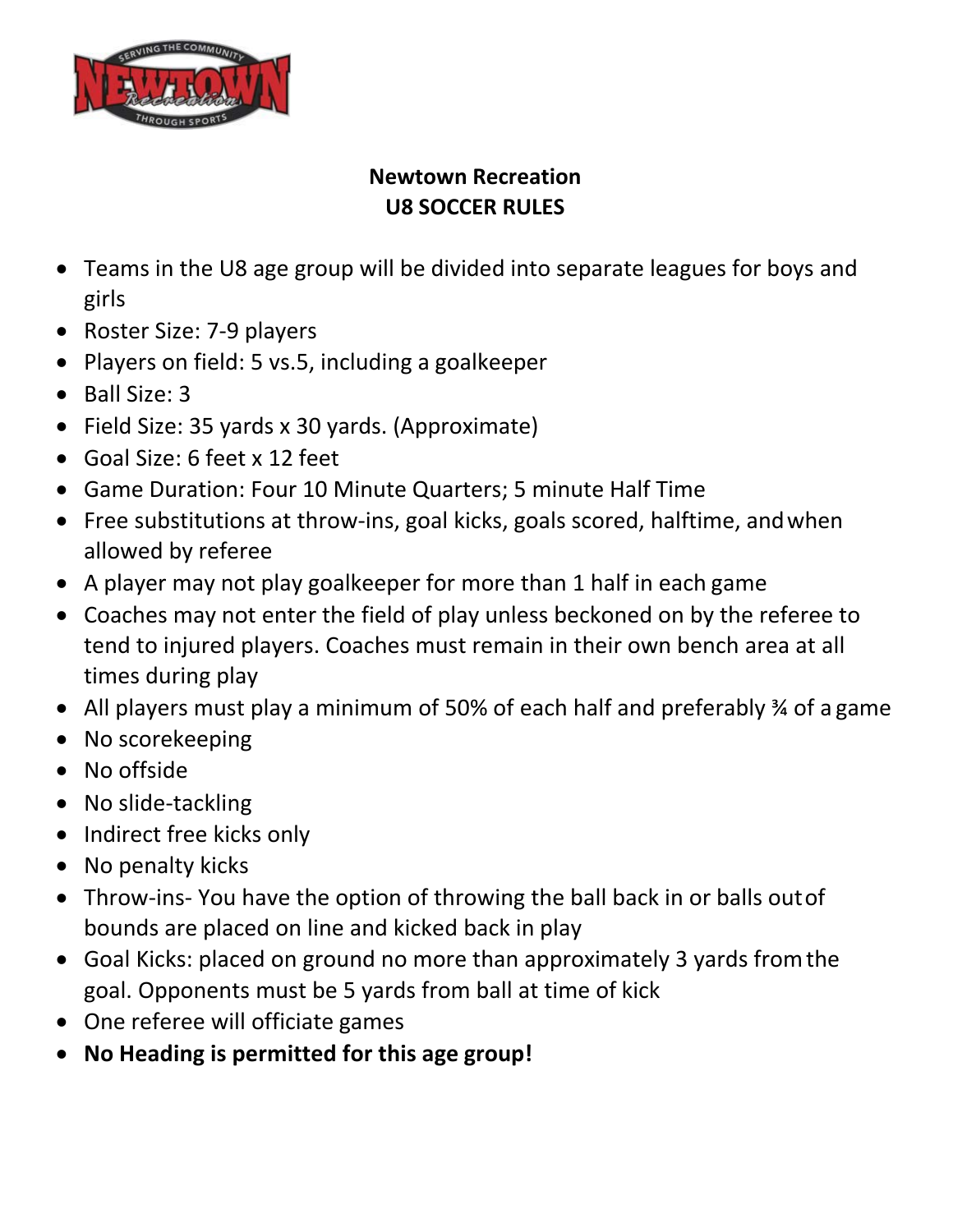

# **Newtown Recreation U10 SOCCER RULES**

- Teams in the U10 age group will be divided into separate leagues for boys and girls
- Roster Size: 8-12 players
- Players on field: 7 vs. 7 including goalkeepers
- Ball Size: 4
- Field Size: 60 yards x 40 yards. (Approximate)
- Goal Size: 6 feet x 18 feet
- Game Duration: 25 minute halves; 5 minute Half-Time
- Free substitutions at throw-ins, goal kicks, goals scored, halftime, andwhen allowed by referee
- All players must play 50% of each half and preferably % of a game
- Offside rule will be in effect
- Penalty kicks will be taken at a spot 8 yards from the goal line
- Throw-ins will be utilized to restart play when ball goes over touchlines
- Goal Kicks: placed in goal area
- At least one referee will be scheduled to officiate each game
- Recommended that Goalkeepers must play an equal amount of time on the field as in the goal
- **No Heading is permitted for this age group!**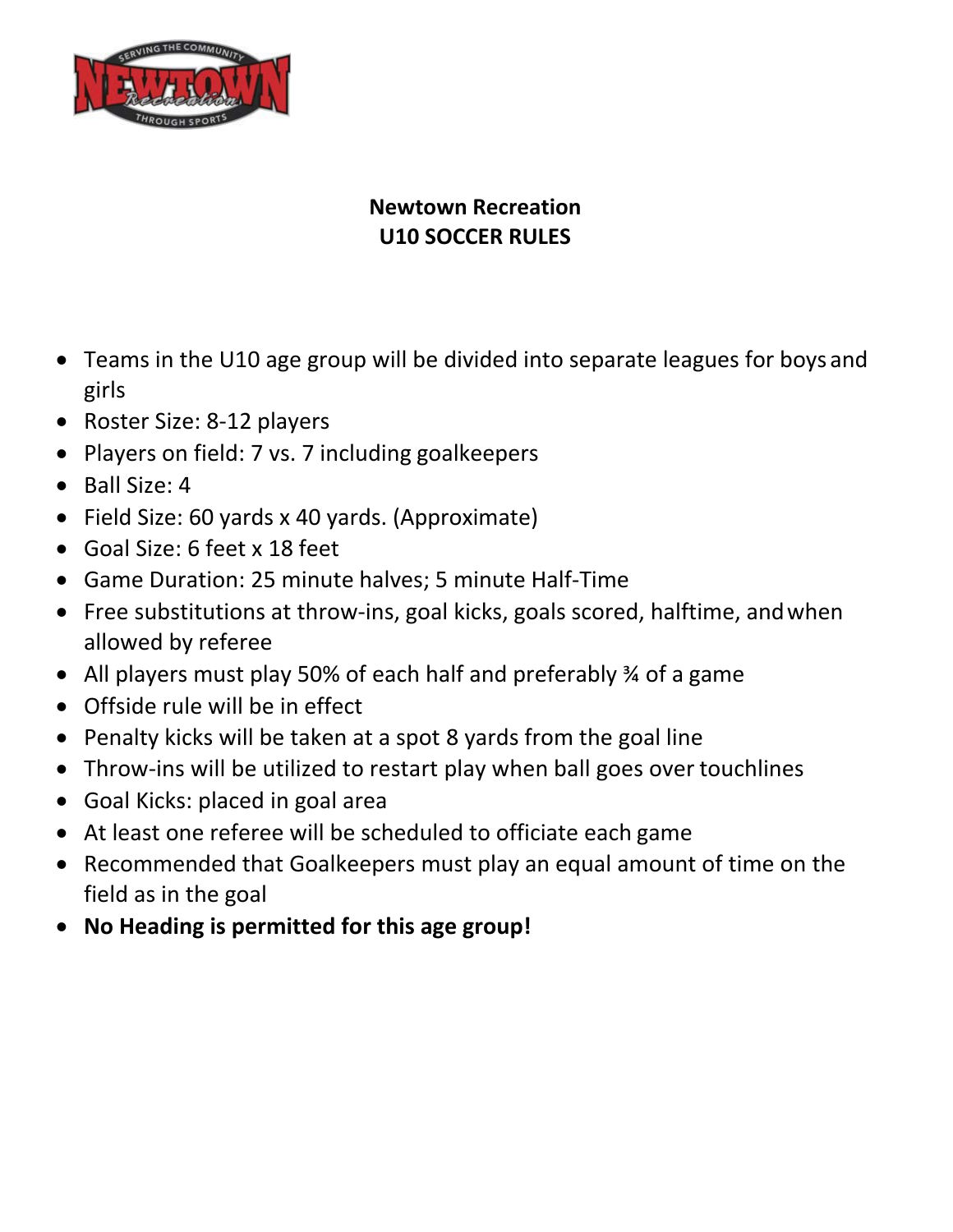#### **Newtown Recreation Youth Soccer Rules 2022**

|                                            | <b>U4 Coed</b>                                                                                                                                                                                                                                       | <b>U5 Coed</b>                                                                                        | <b>U6 Boys</b>                                                                                                                                                                                              | <b>U6 Girls</b>          |  |  |  |
|--------------------------------------------|------------------------------------------------------------------------------------------------------------------------------------------------------------------------------------------------------------------------------------------------------|-------------------------------------------------------------------------------------------------------|-------------------------------------------------------------------------------------------------------------------------------------------------------------------------------------------------------------|--------------------------|--|--|--|
| <b>Team/Officials</b>                      | 4 vs. 4 (no goalie)                                                                                                                                                                                                                                  | $4 \text{ vs. } 4 \text{ (no goalie)}$ 1                                                              | 4 vs. 4 (includes goalie)                                                                                                                                                                                   | 4 vs. 4(includes goalie) |  |  |  |
|                                            | 1 offiicial                                                                                                                                                                                                                                          | offiicial                                                                                             | 1 official                                                                                                                                                                                                  | 1 official               |  |  |  |
| <b>Ball</b>                                | Size 3 Soccer Ball                                                                                                                                                                                                                                   |                                                                                                       |                                                                                                                                                                                                             |                          |  |  |  |
| <b>Clock</b>                               | 7-minute quarters. Play will restart at the center<br>circle to start each quarter. (Alternate possessions)<br>Coin flip will kick off first. Referee will keep<br>official time.                                                                    |                                                                                                       | 9-minute quarters. Play will restart at the center circle to start each quarter. (Alternate possessions) (Coin<br>Toss Winner will kick off first) (Referee will keep the official time)                    |                          |  |  |  |
| <b>Halftime</b>                            | 5 minutes. (Teams will NOT switch sides)                                                                                                                                                                                                             |                                                                                                       | 5 minutes. Switch Sides.                                                                                                                                                                                    |                          |  |  |  |
|                                            | One minute between quarters.                                                                                                                                                                                                                         |                                                                                                       | One minute between quarters.                                                                                                                                                                                |                          |  |  |  |
| Overtime                                   | No overtime, game can end in a tie.                                                                                                                                                                                                                  |                                                                                                       |                                                                                                                                                                                                             |                          |  |  |  |
| <b>Substitution</b>                        | Substitutions will be made at the end of each quarter, in the event of an injury, and/or at the discretion of the referee.                                                                                                                           |                                                                                                       |                                                                                                                                                                                                             |                          |  |  |  |
| <b>Tackling</b>                            | No slide tackling.                                                                                                                                                                                                                                   |                                                                                                       | No slide tackling. Players shall not intentionally leave their feet near other players.                                                                                                                     |                          |  |  |  |
| <b>Offsides</b>                            | Not called.                                                                                                                                                                                                                                          |                                                                                                       | Not called.                                                                                                                                                                                                 |                          |  |  |  |
| <b>Fouls</b>                               | All fouls will result in an in-direct free kick from the spot of the foul. If a foul occurs inside penalty line, the kick will be taken from outside the penalty line.                                                                               |                                                                                                       |                                                                                                                                                                                                             |                          |  |  |  |
| <b>Playing</b><br><b>Requirements</b>      | No player will sit out two quarters until all other players have sat out at least one quarter. Each player should play at least one quarter in an offensive position.<br>Coaches should actively rotate players to different positions on the field. |                                                                                                       |                                                                                                                                                                                                             |                          |  |  |  |
| Misc.                                      | No throw-ins. Balls out of bounds are placed on<br>line and kicked back in play.                                                                                                                                                                     |                                                                                                       | Throw-ins- You have the option of throwing the ball back in or balls out of bounds are placed on line<br>and kicked back in play.                                                                           |                          |  |  |  |
| <b>Goal Kicks/</b><br><b>Penalty Kicks</b> | All goal kicks shall be taken from the penalty line. All defending players must be 5 yards away from the ball. No penalty kicks.                                                                                                                     |                                                                                                       |                                                                                                                                                                                                             |                          |  |  |  |
| <b>Coaches</b>                             | of the field and one coach on the defensive half of<br>the field. All coaches must stay out of the<br>penalty box.                                                                                                                                   | Two coaches may be on the field directing players<br>during the game. One coach on the offensive half | One coach may be on the field to direct players during the game. Coaches MUST stay out of the penalty<br>box. One coach or parent may assist the goalie and full backs from behind the goal, OFF the field. |                          |  |  |  |

#### **OFFICIALS:**

- All league specific rules are on this grid.

- If a rule is not addressed here default to FIFA.

- Hold a pre-game meeting with coaches from both teams to ensure everyone is on the same page and has the same understanding of the rules. This is imperative.

- The Referee will stop play if a player appears to be injured and in danger.

- League standings are not kept.

- Hard cast and splints will not be permitted on the playing field. Any player with a cast or splint will not be allowed to play.

- No jewelry is permitted

- A coach or fan that is ejected must leave the facility or the team they are associated with will forfeit the game.

- It is suggested that players with braces wear a mouthpiece if they wear braces.